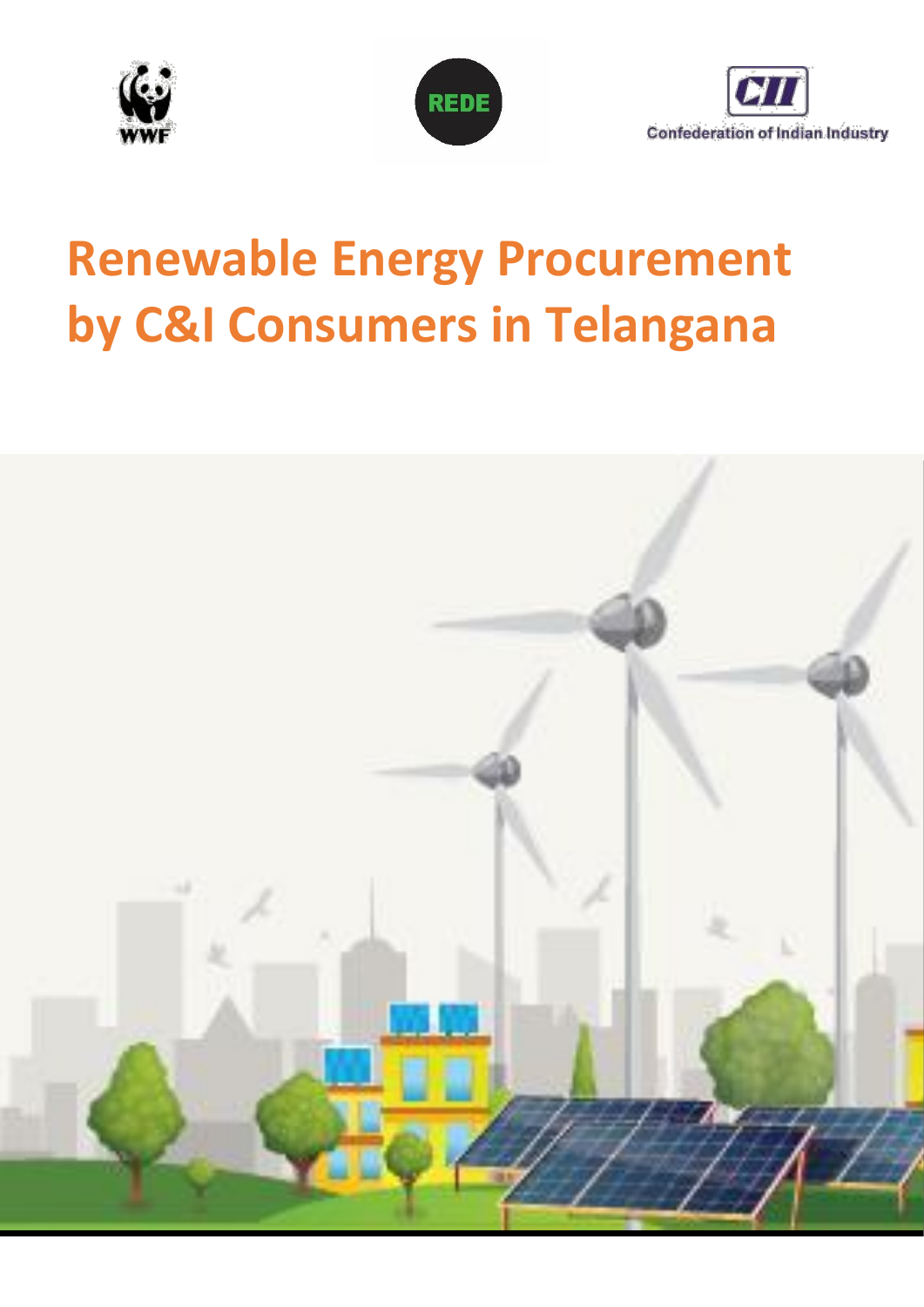





## **Renewable Energy Procurement by C&I Consumers in Telangana**

## **Renewable Energy Demand Enhancement (REDE) Initiative**

The Renewable Energy Demand Enhancement (REDE) Initiative for Commercial & Industrial (C&I) consumers aims to build an alliance among corporate buyers for increasing commitment to renewable energy procurement and catalysing solutions for addressing challenges that are significantly restricting demand.

The corporate sector accounts for about 50 per cent of total electricity consumption in India, most of which comes from conventional fuels. Increasing C&I consumer commitment for shifting to renewable power sources and aggregating their demand will provide significant predictable offtake for the expected volume of RE power.

While the business case for RE adoption is stronger than ever before, the process is very challenging for corporate buyers. Uncertain, complex, and often conflicting national and state policies and regulations; inadequate awareness and compliance of implementation processes; technology related issues; real and perceived costs; and operational inertia are the major deterrents to largescale offtake of RE. Addressing these issues requires informed and concerted efforts by all the relevant stakeholders.

## **About the Study**

The representatives from WWF India and CII had a meeting with the Chief Secretary (CS), Government of Telangana (TS), in 2018 to brief the CS on the REDE initiative, its core objective and envisioned impact. The CS in turn asked the REDE project team to undertake a study on the issues being faced by C&I customers and all other related stakeholders in Telangana, pertaining to procurement of RE.

The study was undertaken by Bridge to India along with WWF India for seeking inputs and feedback on policy, regulatory, and other challenges being faced by C&I customers, project developers and discoms in the state of Telangana. The inputs have been collated through direct interaction with individual C&I customers in Telangana in a RE buyer's day organised by WWF India & CII, and also includes inputs from one-on-one interactions with over 30 stakeholders including C&I customers, developers and discoms. All the stakeholders' inputs have been compiled to provide a perspective to holistically address the barriers to RE procurement. The findings of the study are detailed in the following sections.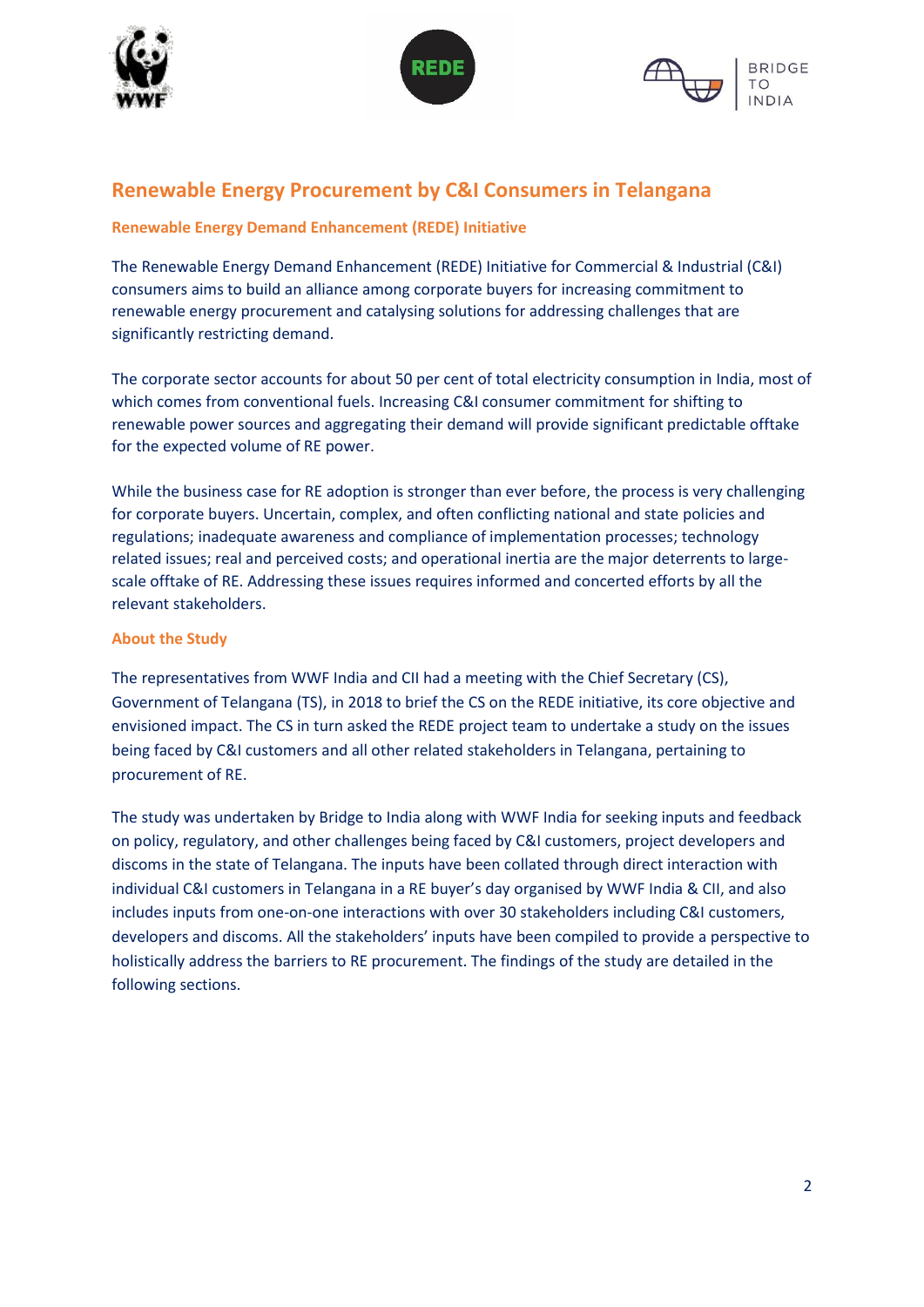





## **1. Introduction**

Telangana has a total annual power demand of 15,833 MW growing at an average of 7.27% in the last two years. The state has bridged its demand supply gap and has a very minor availability deficit. Total renewable energy capacity in the state was 3,994 MW as on 31 May 2019.





Sources: CEA executive summary on power sector, May 2019; CEA load generation balance reports 2016-17, 2017-18, 2018-19

DISCOMs are mandated to comply with a total 6% RPO target (solar 5.33% and non-solar 0.67%) for 2018-19 with 0.5% increase in the total RPO every year until 2021-22.

## **2. Power Procurement by C&I Consumers**

C&I consumers account for 56% of total power consumed in the state (equivalent to about 8,863 MW). They procure bulk of their power from DISCOMs (76%) and onsite captive sources (14%). Only 10% of the power is procured from open access (OA) sources. Most of the OA power sourced is from conventional energy (8.2%; 2,043 MW), followed by solar (1.4%; 349 MW) and wind (0.4%; 101 MW).

Telangana has very low wind power potential. The wind power policy of Telangana, drafted in 2016, is yet to be approved. There has been no capacity addition in OA wind since 2012. Therefore, solar power presents the best option for C&I consumers to procure RE.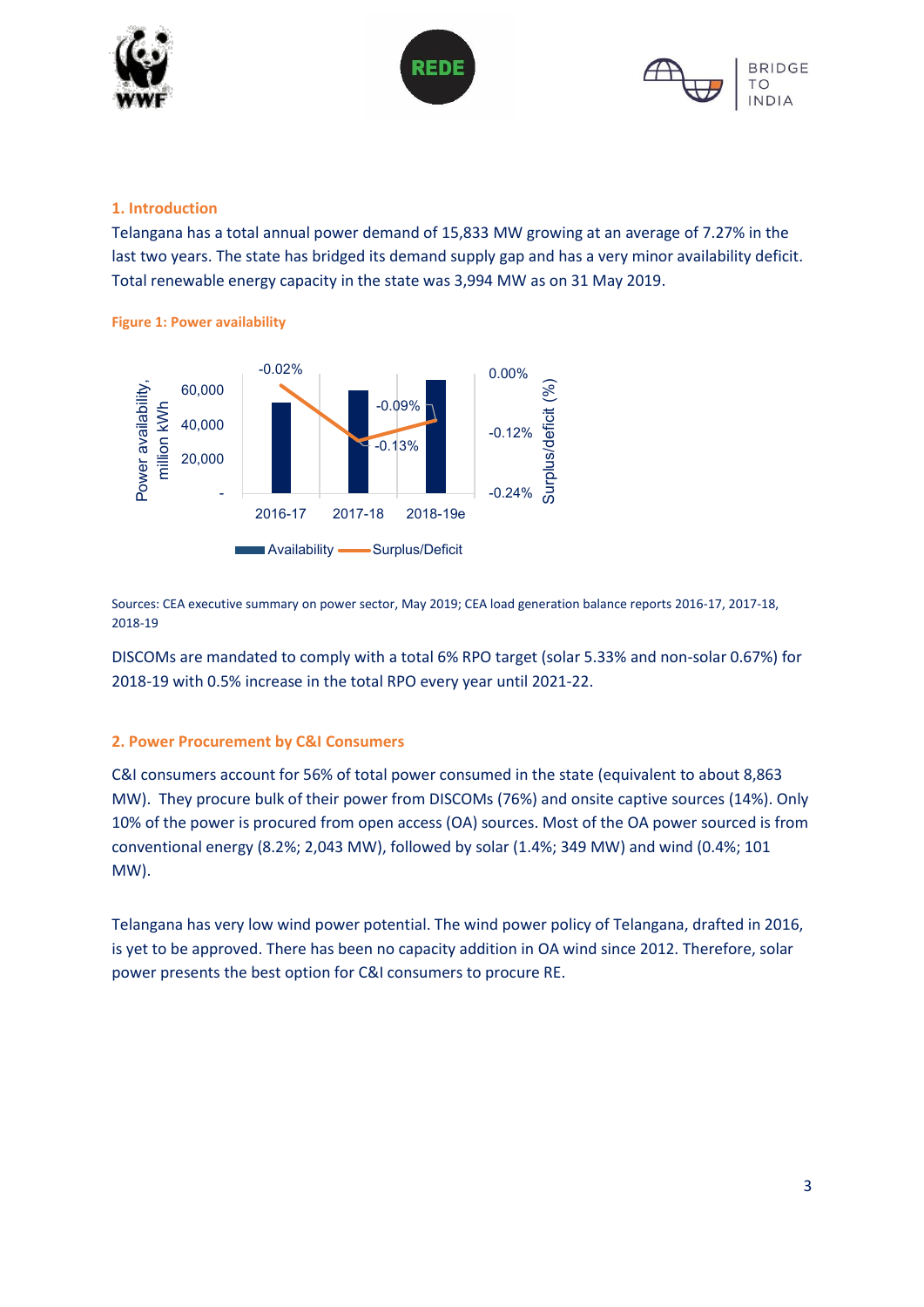





#### **Figure 2: Power procurement by C&I consumers**



■ Onsite captive ■ DISCOMs ■ OA conventional ■ OA wind » OA solar

Source: BRIDGE TO INDIA research

Telangana has a total installed OA solar capacity of 349 MW. In 2015, there was capacity addition of 145 MW encouraged by exemptions on cross subsidy surcharge (CSS), additional surcharge (AS) and other policy incentives. After the initial surge, growth in OA solar capacity addition has slowed down due to: (i) regulatory and policy uncertainty, and (ii) lack of OA approvals by DISCOMS and the State Load Despatch Centre (SLDC).





Source: BRIDGE TO INDIA research

Only 131 MW of OA solar capacity has been installed in the next three years. Rooftop solar power installations have grown more consistently with a cumulative capacity addition of 110 MW.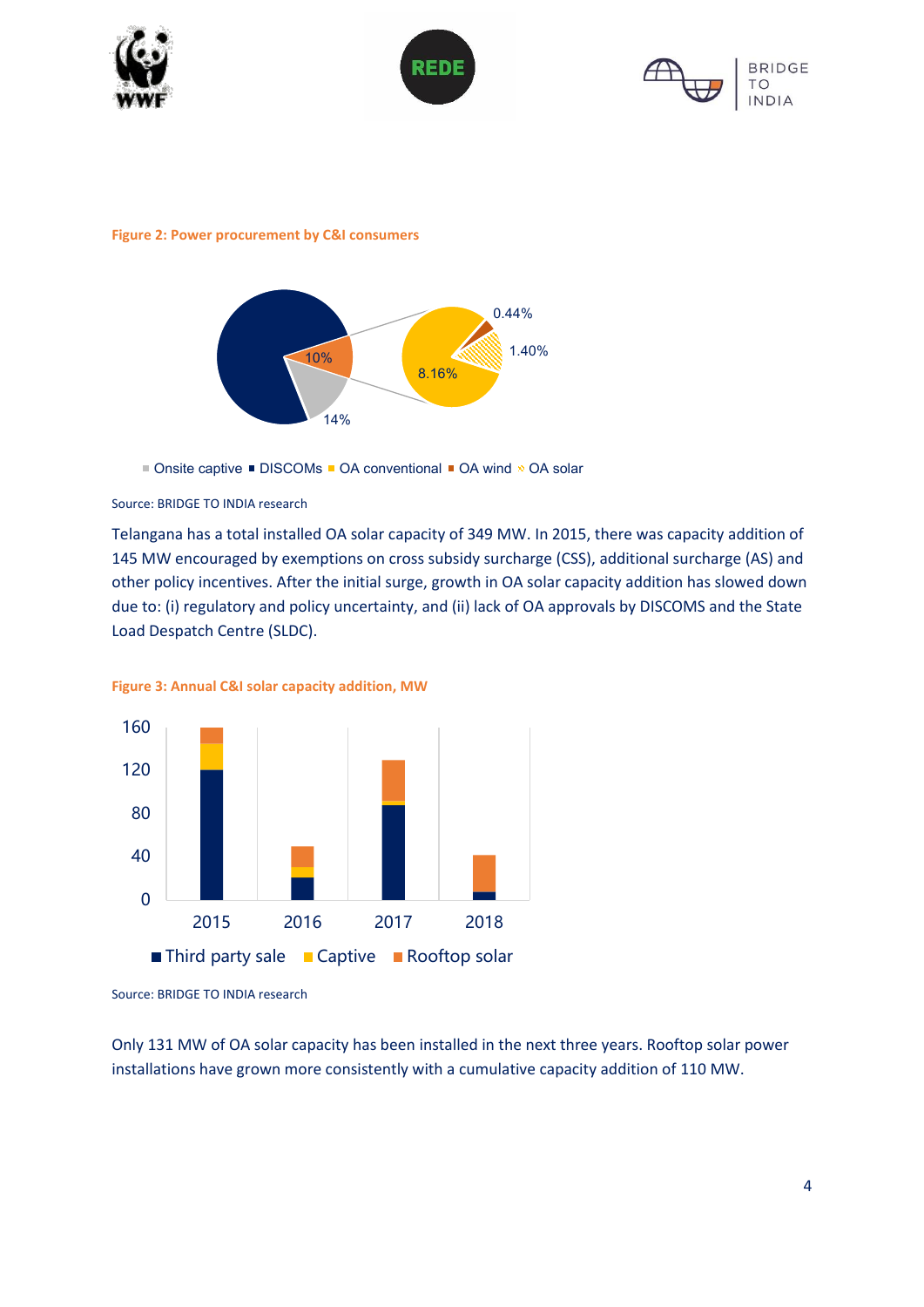





## **3. Regulatory and Policy Framework**

The state announced an attractive solar power policy in 2015, offering several financial incentives and clear timelines for project approvals and legal clearances.

**Table 1: Telangana solar power policy, 2015**

|    |                                                                                                                                                           | <b>Open access</b> |                            |                      |
|----|-----------------------------------------------------------------------------------------------------------------------------------------------------------|--------------------|----------------------------|----------------------|
|    |                                                                                                                                                           | Third party sale   | <b>Captive consumption</b> | <b>Rooftop solar</b> |
| a. | Exemption from CSS for five years<br>from COD for intra state sale                                                                                        | Ÿ                  | <b>NA</b>                  | <b>NA</b>            |
| b. | 100% banking of power permitted                                                                                                                           | Y                  | Y                          | Y                    |
| c. | Exemption from wheeling and<br>transmission charges                                                                                                       | N                  | Ÿ                          | Ÿ                    |
| d. | Exemption from wheeling losses                                                                                                                            | $\mathsf{N}$       | $\mathsf{N}$               | Y                    |
| e. | Single-window clearance                                                                                                                                   | Ÿ                  | Ÿ                          | Ÿ                    |
| f. | Deemed approval of technical<br>feasibility (days)                                                                                                        | 30                 | 30                         | 21                   |
| g. | Deemed approval for intra-state open<br>access (working days)                                                                                             | 21                 | 21                         | <b>NA</b>            |
| h. | Freedom to choose net metering or<br>gross metering for 25 years from date<br>of connection with grid (up to 80% of<br>sanctioned load, up to 1 MWp only) | <b>NA</b>          | <b>NA</b>                  | Y                    |
| i. | 100% refund on stamp duty for land<br>purchased                                                                                                           | Y                  | Y                          | <b>NA</b>            |
| j. | 100% refund of GST for five years                                                                                                                         | Y                  | Y                          | Y                    |
| k. | Exemption from electricity duty                                                                                                                           | Ÿ                  | Ÿ                          | Ÿ                    |
| T. | <b>Exemption from Land Ceiling Act</b>                                                                                                                    | Ÿ                  | Ÿ                          | <b>NA</b>            |
| m. | Deemed conversion of land to non-<br>agricultural land on payment of<br>applicable charges with no further<br>procedures required                         | Ÿ                  | Ÿ                          | <b>NA</b>            |

In addition, AS has been waived for a period of five years by the state regulator. Power must be generated and consumed in Telangana to avail benefits under this policy.

As per forecasting and scheduling regulations in Telangana, deviation charges are not applicable on solar and wind projects below 5MW. For projects above 5 MW, deviation charges are applicable for over/under injection of more than 15%. This regulation is being revised by the state regulator and a new version is expected shortly.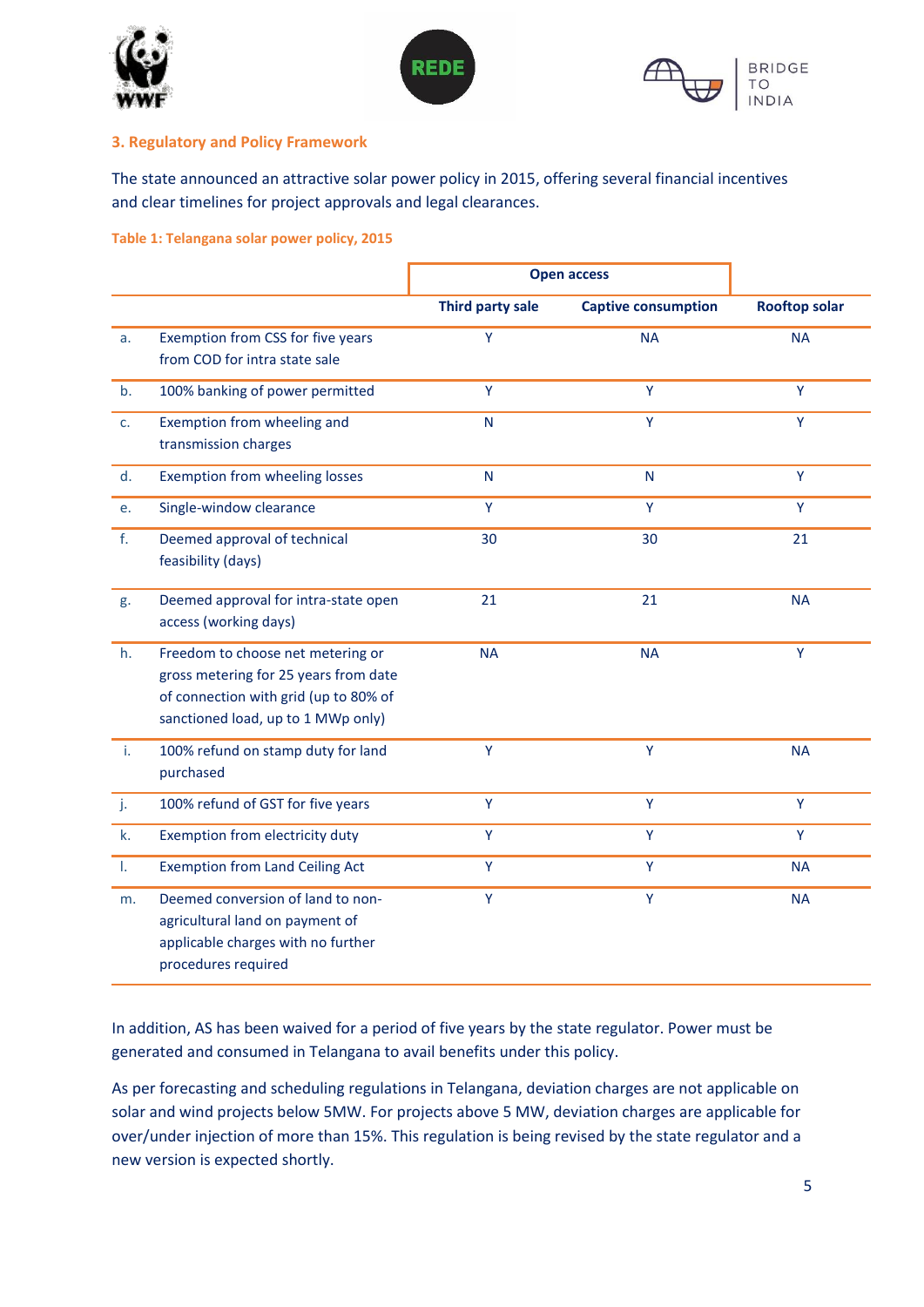



#### **4. Cost of Power**

OA charges in Telangana add up to INR 1.07/ kWh and INR 0.26/ kWh for third party sale and captive consumption respectively as per state regulations.

|                                                                                     | <b>CSS</b>  | <b>Wheeling</b><br>loss | <b>Wheeling</b><br>charge | <b>Transmission</b><br>loss | <b>Transmission</b><br>charge | <b>Banking</b><br>charge | <b>SLDC</b><br>charge | <b>AS</b>    | <b>Total</b> |
|-------------------------------------------------------------------------------------|-------------|-------------------------|---------------------------|-----------------------------|-------------------------------|--------------------------|-----------------------|--------------|--------------|
| <b>Without any</b><br>exemptions                                                    | 1.46        | 0.14                    | 0.16                      | 0.11                        | 0.59                          | 0.01                     | 0.06                  | 0.52         | 3.05         |
| <b>Third party</b><br>sale (after<br>exemptions<br>under the state<br>policy)       | $\mathbf 0$ | 0.14                    | 0.16                      | 0.11                        | 0.59                          | 0.01                     | 0.06                  | $\mathbf{0}$ | 1.07         |
| <b>Captive</b><br>consumption<br>(after<br>exemptions<br>under the state<br>policy) | $\mathbf 0$ | 0.14                    | $\mathbf 0$               | 0.11                        | $\mathbf 0$                   | 0.01                     | $\mathbf 0$           | 0            | 0.26         |

#### **Table 2: OA charges for solar power for industrial consumers for 2018-19, INR/ kWh**

Note: CSS value is considered as applicable for Telangana Southern Power Distribution Company Limited (TSSPDCL).

Net of exemptions, landed cost of OA solar power and rooftop solar power is significantly lower than variable grid power tariff for industrial consumers in Telangana.



#### **Figure 4: Landed cost of solar power for industrial consumers, INR/kWh**

Source: BRIDGE TO INDIA research

Notes:

i) Grid tariff includes variable energy charge and fuel surcharge. It does not include fixed (demand) charges. ii) Electricity duty of INR 0.06/ kWh is included in the grid tariff and in the landed cost of OA solar power before exemptions.

iii) Connection voltage is assumed at 33 KV.

iv) Cost of rooftop solar power is estimated assuming system life of 20 years.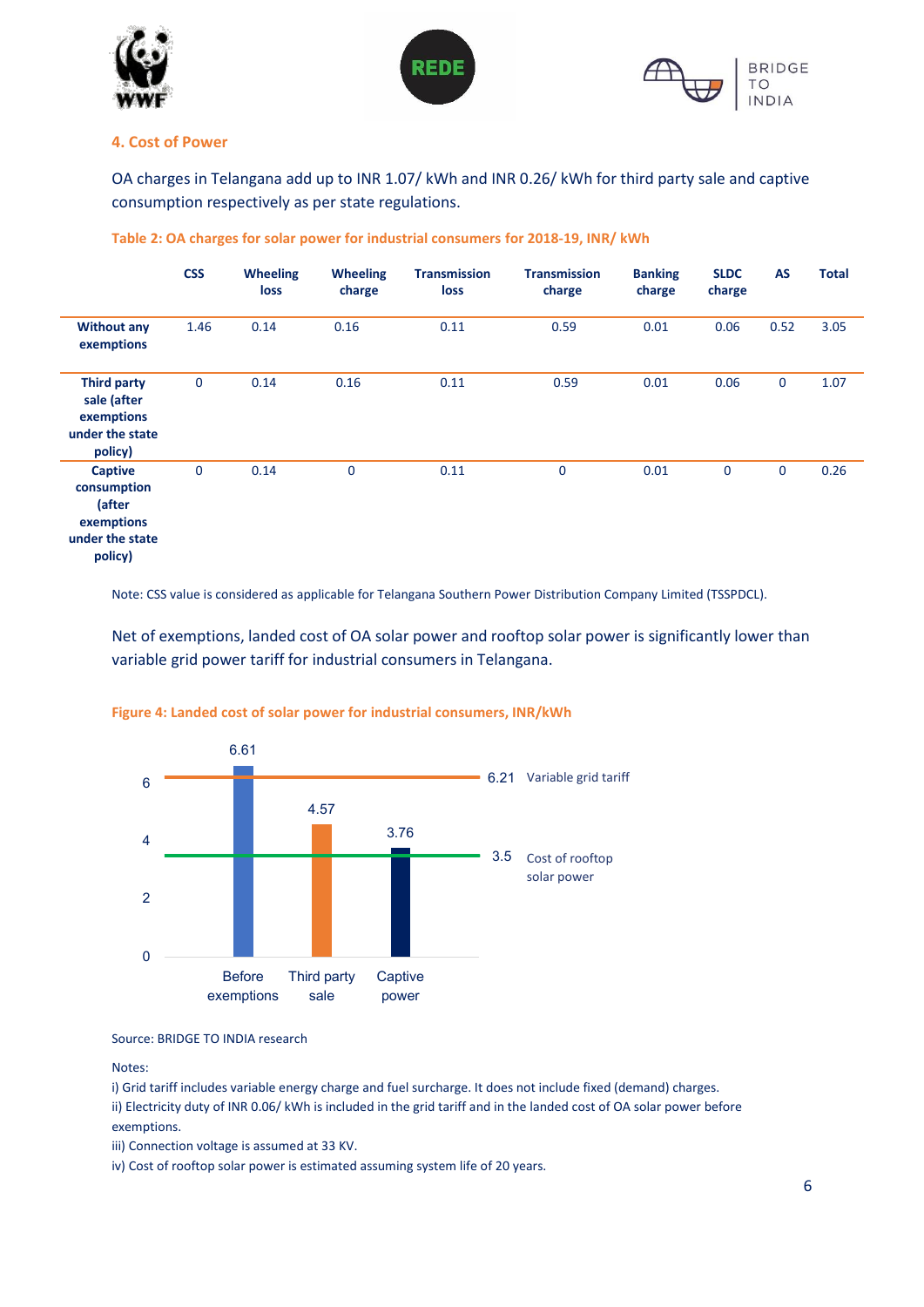





v) CSS value is considered at INR 1.46/ kWh as applicable for TSSPDCL. vi) Cost of OA solar power is considered at INR 3.50/ kWh. vii) Generation capacity of 10 MW is considered.

## **5. Barriers to RE Procurement**

Despite an attractive solar power policy, there are severe challenges faced by C&I consumers in RE procurement in Telangana.

## Denial or Delay in OA Approval

The most significant barrier is denial or delay in OA approval by the SLDC citing distribution or transmission capacity constraints. OA applications are not even accepted sometimes or are kept pending for long periods. This issue has had a hugely negative impact on growth of OA solar in Telangana.

## Uncertainty in CSS

The state regulator has clarified that the CSS exemption as mentioned in the solar power policy can be provided only if the state government reimburses DISCOMs for loss of revenue. This has created uncertainty as DISCOMs can levy CSS anytime until a specific clarification is issued annually by the state government for reimbursement.

## Lack of Clarity on Captive Power Rules

Viability of transactions under group captive mode is affected by the DISCOM's interpretation of the Ministry of Power's Electricity rules, 2005. These rules state that consumption of energy must be in proportion to consumers' ownership of the power plant with a variation, not exceeding 10% determined on an annual basis. Any deviation over and above this by any member of the group captive is likely to render the entire arrangement invalid.

A key condition for captive power status is that at least 51% of aggregate electricity generated should be consumed for captive use. Inter-state captive RE transactions sometimes do not receive certification of consumption to validate the 51% captive consumption. Hence, CSS gets charged on captive power transactions.

A draft amendment proposed by the Ministry of Power in 2018 qualifying that variation in consumption in proportion of ownership of the solar and wind power plants exceeding 15% and up to 30% shall be agreed and allowed by the State Government, if considered appropriate, in consultation with the state regulator. The amendment, yet to be finalised, has created uncertainty for investors and consumers.

## Banking of Power

As per the state solar power policy, energy injected before the date of OA approval is considered as deemed energy banked. Unutilised portion of this energy should be considered as deemed purchase by DISCOMs at average pooled purchase cost (APPC). However, this payment is not received by projects in the absence of OA approval.

Monthly Reconciliation Delays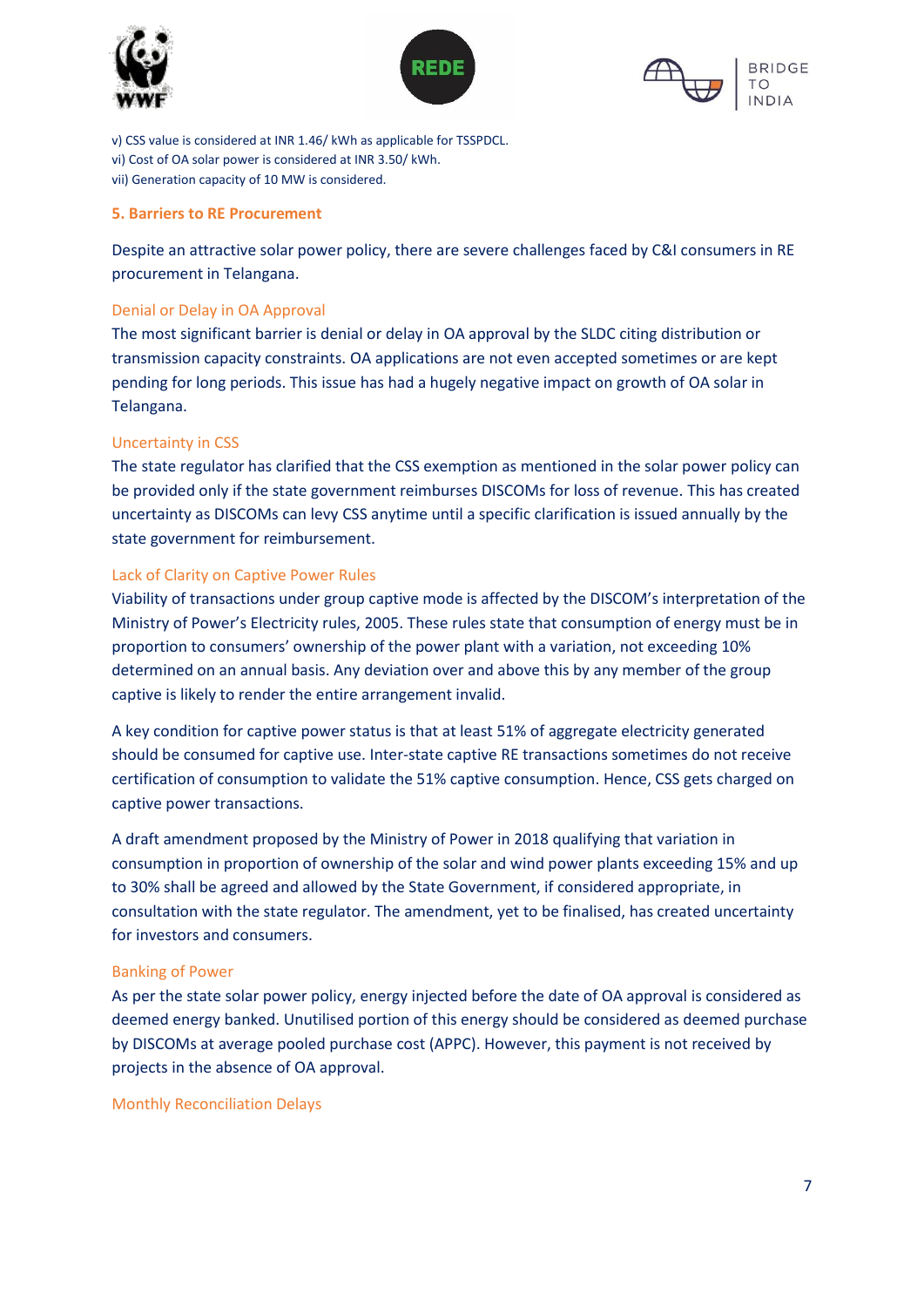





Settlement of accounts between the generator, consumer and the DISCOM or TRANSCO for wheeling charges, transmission charges and line losses and monthly reconciliation between the parties are sometimes delayed and can take up to  $9 - 14$  months.

## **6. Other Issues**

- a. Extra solar module capacity is usually built by solar projects (up to 50%) to ensure redundancy and optimisation of project design. Telangana DISCOMs have arbitrarily dictated that solar module capacity should be exactly equal to inverter capacity. In case of a mismatch, the excess capacity is rejected by the DISCOMs.
- b. Planning for location of new RE projects is difficult as substation-wise data of transmission or distribution capacity is not available.
- c. Transactional issues such as delays in land agreements, certification by the department of electrical inspectorate can take up to two months. Net metering approvals from DISCOMs also take 2-3 months.

## **7. DISCOM issues**

The DISCOMs suffer a direct financial loss due to migration of profitable C&I consumers to OA and rooftop solar. CSS and AS exemptions further aggravate this problem. Fixed tariffs do not fully compensate for fixed costs and potential cost of backing down thermal power.

Expensive short-term power is sometimes used to bridge the short-term demand-supply gap which increases when solar OA consumers draw power from the grid.

## **8. Recommendations**

Key recommendations for increasing RE power procurement by C&I consumers:

- a. All stakeholders must fully comply with the state power policy. Deadlines for deemed OA approvals should be adhered to and delays in granting project or net metering approvals must be reduced to less than a month. Exemptions from CSS and other OA charges should be unconditional as per the state solar policy.
- b. The national load despatch centre (NLDC) can verify the validity of captive power consumption based on certification of energy consumed from SLDCs. This would help secure exemptions from CSS for captive power consumed in different states.
- c. Energy accounting and monthly settlement should be finalised within the subsequent month.
- d. Details of substation evacuation capacity, available capacity and reserved capacity should be made available online and updated monthly.
- e. Clarity is required from the state regulator for interpretation of group captive power provisions in the Electricity Rules, 2005.